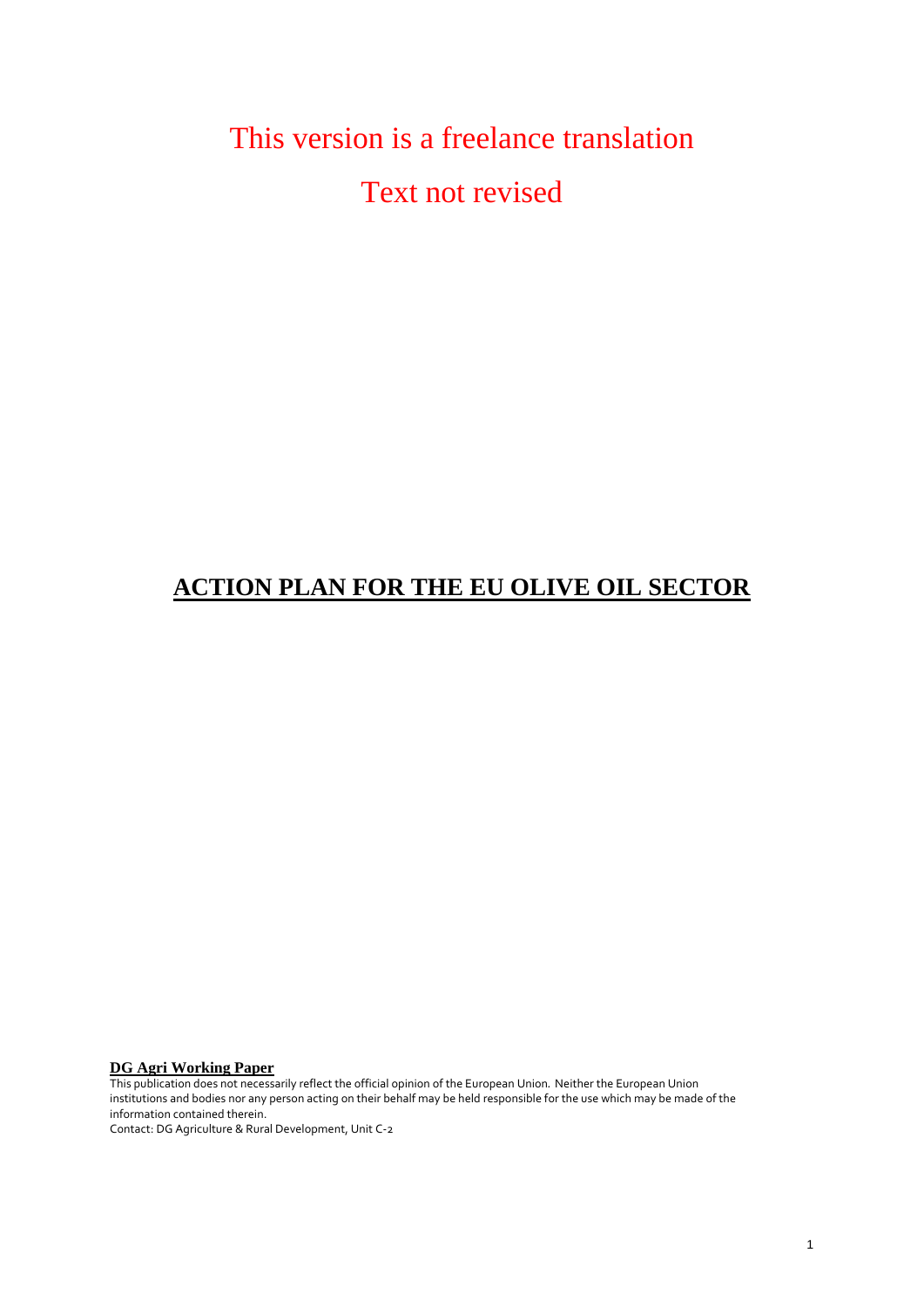# **ACTION PLAN**

Olive production is growing rapidly in Europe and worldwide, boosted by a positive image and a rise in consumption.

However, the structure of the industry prevents olive producers from harnessing the full value of their production. The fall in prices has had a significant impact on their incomes.

A more balanced market would be achieved by increasing the sector's competitiveness and emphasising key assets such as the quality and public image of the product.

In the light of these considerations, action should primarily focus on:

- Quality and control, through measures to enhance the public image of European olive oil and to improve consumer protection and information;
- Strengthening the industry, by making use of all the opportunities offered by CAP reform and by engaging all stakeholders.

The action plan looks into the following areas:

- Quality and control
- Restructuring the sector
- Structure of the industry
- Promotion
- International Olive Council (IOC)
- Competition with third countries

It is also based on an analysis of the prospects for the EU market between now and 2020 and the relative competitiveness of the different types of production. The analysis considers a scenario in which the measures advocated in the action plan are not implemented.

- Relative stability in the size of olive growing areas in the EU, but with a gradual increase in irrigated land in Spain, where over half the national production is grown. Since the end of the 1990s there has been an expansion in intensive, irrigated, and more profitable, olive groves that are ineligible for EU funding and preferably planted in plains with access to water and where mechanisation is possible;
- Gradual increase in Spanish production which is estimated to grow between 1.4 and 1.8 million tonnes by 2020. Estimates indicate a slight drop in production in Italy and Greece:
- Good growth in EU exports to third countries, against a backdrop of steadily increasing competition from the Mediterranean basin (Morocco, Tunisia and Turkey) and major traditional importers like the USA and Australia;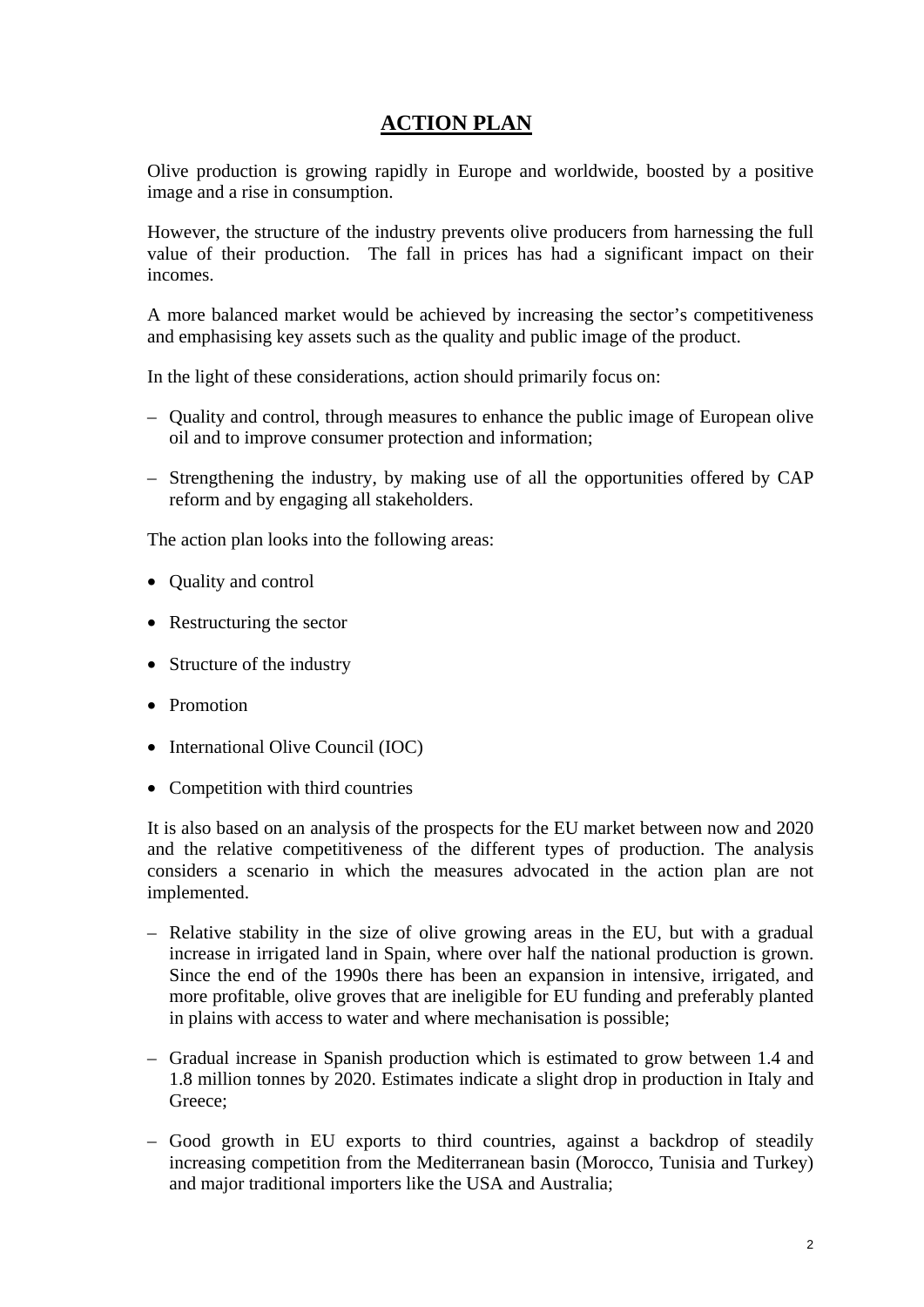- Relative stability in EU consumption;
- Stocks: In Spain, the record stock level estimated at the end of 2011/12 (636 000 tonnes) could progressively rise by 27 000 tonnes a year to 881 000 tonnes by 2020. There should be little or no change to stocks in Italy and Greece;
- Margins and operating income have fallen over the past ten years due to increased production costs, low sale prices and the stability of labour productivity, resulting in low incomes for many olive growers;
- Individual situations vary widely. In the period from 2006 to 2009, 25% of olive farms in Spain earned less than EUR 5 000 of family income per family work unit, rising to 30% in Italy and 37% in Greece. Some 11 % of Spanish olive oil operations earned over EUR 30 000 per family work unit, with 10% in Italy and 30% in Greece.

#### **1. Quality and control**

#### **Findings:**

- Monitoring of compliance with chemical, organoleptic and authenticity requirements for oils should be reinforced. Moreover, tighter controls are needed with regard to, *inter alia*, deodorised olive oils, the presence of which has been revealed by the additional alkyl esters test adopted by the IOC and the EU. The practice of using deodorised oils in oil blends labelled 'extra virgin' is unlawful. This also applies to blends of edible virgin oils with other vegetable oils.
- Large traditional importing countries are expanding domestic production, and the market is gradually becoming more competitive. In this context, control methods that are not recognised by Codex or the IOC have come into use and led to questionable results, particularly with regard to the organoleptic characteristics of exported EU oils.
- In view of this, some industry stakeholders favour more stringent quality and authenticity parameters and want to see the panel (the jury responsible for assessing oils' organoleptic characteristics) function more effectively. The majority do not oppose these proposals, but require any changes to be supported by solid scientific arguments.

#### **Action to be taken:**

In the short term, amend the technical arrangements within the Commission's (DG AGRI's) competence with a view to strengthening quality controls, protecting the consumer, improving labelling, and in particular:

- as regards controls:
- Reinforcement of checks and penalties as well as standardisation of Member States' mandatory communications on the nature of the irregularities detected and the penalties applied. Checks using risk analysis with minimum requirements are planned;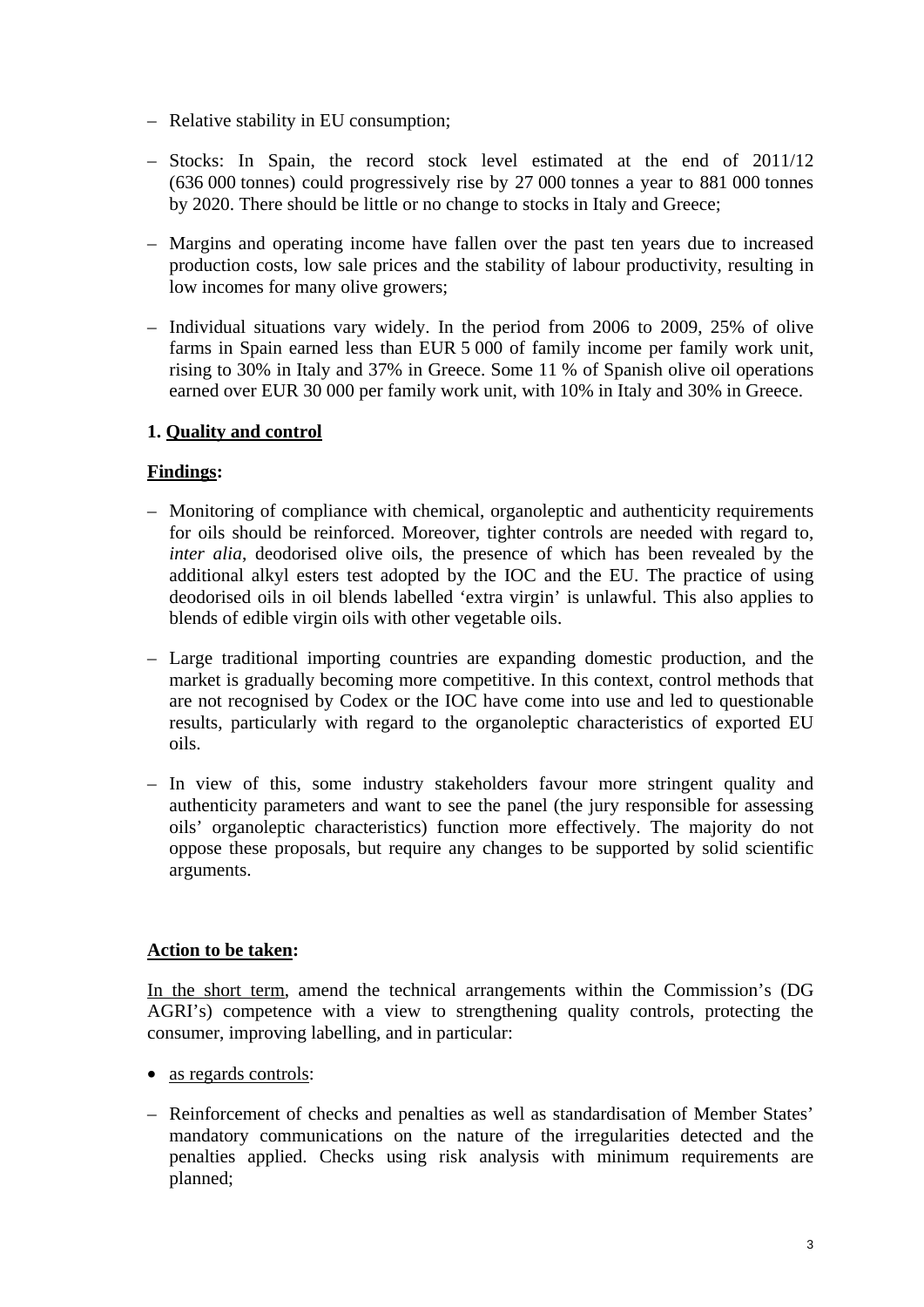- Improvement of the sampling and duplicate analysis procedures;
- Uniform application of rules throughout the EU (deadlines, practical aspects of checks).
- as regards protection of the quality and authenticity of edible virgin oils;
- Inclusion, in the coverage of a research programme, of methods enabling the detection of fraudulent blends;
- Request to the IOC to speed up work in the following areas:
- (1) Reduction in the level of stigmastadienes, which improves detection of other vegetable oils in olive oils;
- (2) Lowering of the maximum level for alkyl esters, in order further to restrict the use of deodorised oils;
- (3) Definitive adoption of the overall method for detecting extraneous oils in olive  $\mathrm{oils}^1$  $\mathrm{oils}^1$ ;
- (4) Adoption of a method to determine diglyceride and triglyceride levels to help counter the use of fraudulent mixes, and determine the freshness of olive oil.
- as regards labelling and marketing standards:

1

- Make it compulsory to indicate the storage conditions on labels, improve the display (character size) and positioning of information (visual field);
- Encourage Member States to require the use in the hotel and catering industries of packages that cannot be re-used.

The question of the date of minimum storage ('best-before' date) should be examined in a complementary study. Although legislation provides for an expiry date on labels, it does not establish a storage period. To make progress in this regard, it is necessary to carry out a prior technical analysis of the development of the physical and chemical parameters of the oil over time and/or to agree on an evaluation method.

In the medium term, the request by some industry stakeholders for tougher chemical parameters and improvements to the panel should be examined in detail with a view to providing the IOC with ample material with which to revise the olive oil trade standard;

• Concerning the classification of olive oils into categories, and particularly as regards the physical and chemical quality parameters, oil purity and the functioning of the panel, the Member States are invited to submit detailed and substantiated proposals. The proposals submitted to date have not been supported by technical and economic arguments that justify the suggested modifications. The new contributions requested are intended to enable an assessment of the consequences for the EU industry as a

<sup>1</sup> This method is used to detect the presence of vegetable oils such as soybean, rapeseed and sunflower. The detection level depends on the type of extraneous oil and the olive oil variety used in the blend. This method is particularly effective in the detection of blends with hazelnut oil.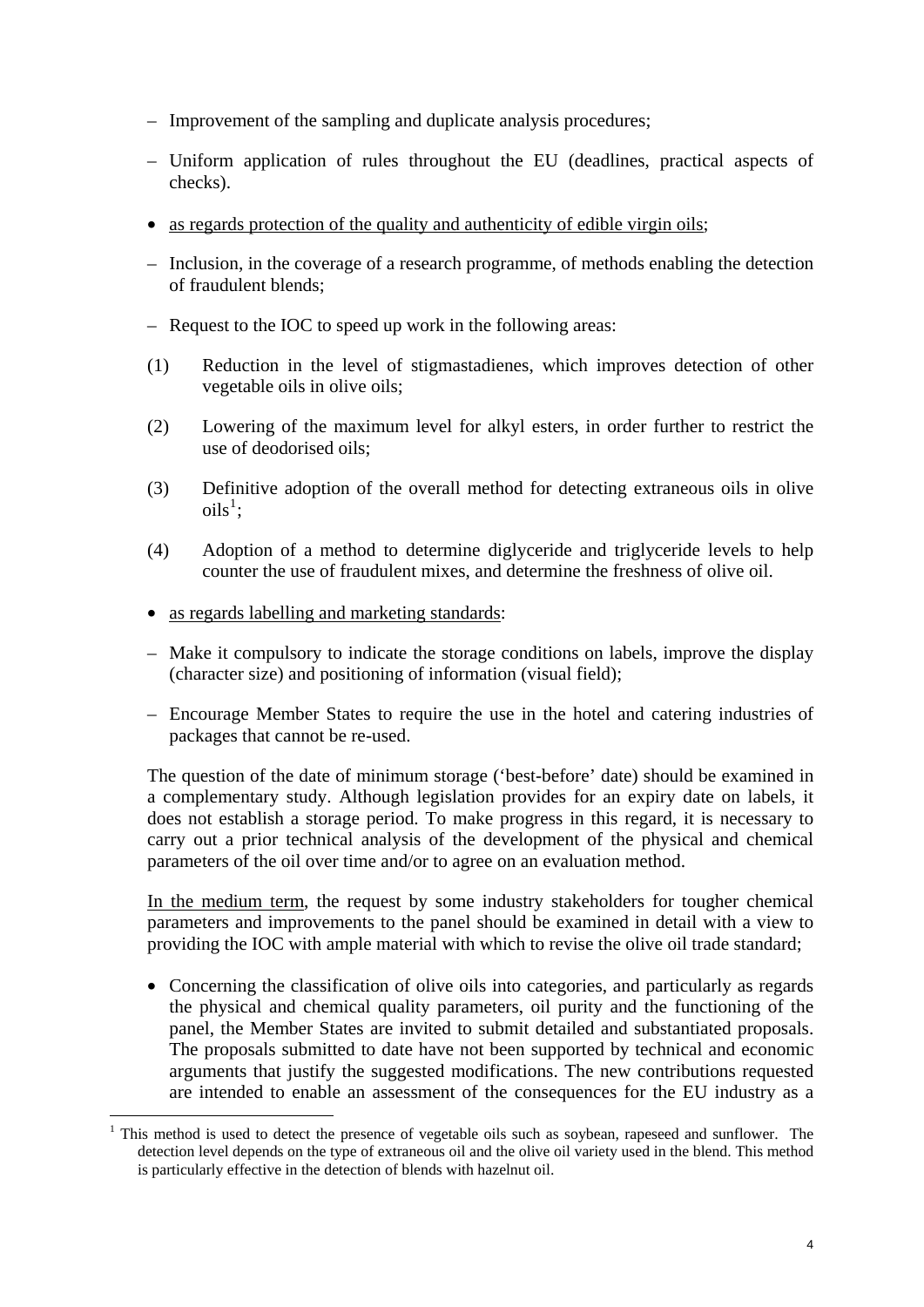whole so as to reconcile producer, industry and trade demands and produce a road map for the future;

• With regard to the panel's functioning, Member States' authorities will be contacted in order to review how consistent this is within the EU and if necessary to take the appropriate steps. Concerning the review of the value of the robust variation coefficient and the study on the use of the volatile fraction of oils, olive industry stakeholders will be requested to submit supplementary information to enable the appropriate monitoring.

#### **2. Restructuring the sector**

The new arrangements under the CAP reform also provide for support to the olive oil sector via the second pillar, notably:

- Targeting a specific geographical zone or theme. The rural development programme must demonstrate that the specific needs at the regional or sub-regional level are taken into account and dealt with in concrete terms through packages of measures or appropriate thematic sub-programmes and include a description of the strategy with clear objectives. Accordingly, the Commission expects the Member States concerned to include an olive thematic sub-programme in their rural development programme that will help to achieve the priority objectives established to meet the sector's specific restructuring requirements.
- Agri-environmental and climate payments to farmers or groups of farmers to meet environmental objectives;
- Support to cover investments with a view to improving operating results; investments may be used for processing, marketing and/or developing agricultural products.

#### **3. Structure of the industry**

#### **Findings**:

- Spain currently overproduces olive oil. This structural surplus deepens imbalances in bargaining power in the production chain, due mainly to the difference in economic size between the producers/primary processors and downstream operators. The economic crisis has worsened this imbalance and led to producers/primary processors, deprived of access to credit, precipitating falling prices by selling off their production at reduced prices to clear stocks. The commercial practices of the major retailers constantly increase pressure on producer prices, while consumers benefit from a lower, stable price;
- The degree of organisation among producers differs greatly from one Member State to another: 70% of producers in Spain belong to organisations, 60% in Greece, 30% in Portugal and only 5% in Italy. However, in general these producer organisations are too small to have any weight in the face of industry concentration and the retail chains.

#### **Action to be taken**:

Increase the size of producer organisations (POs) to boost the bargaining power of producers in the industry. In that way, these organisations should be better placed to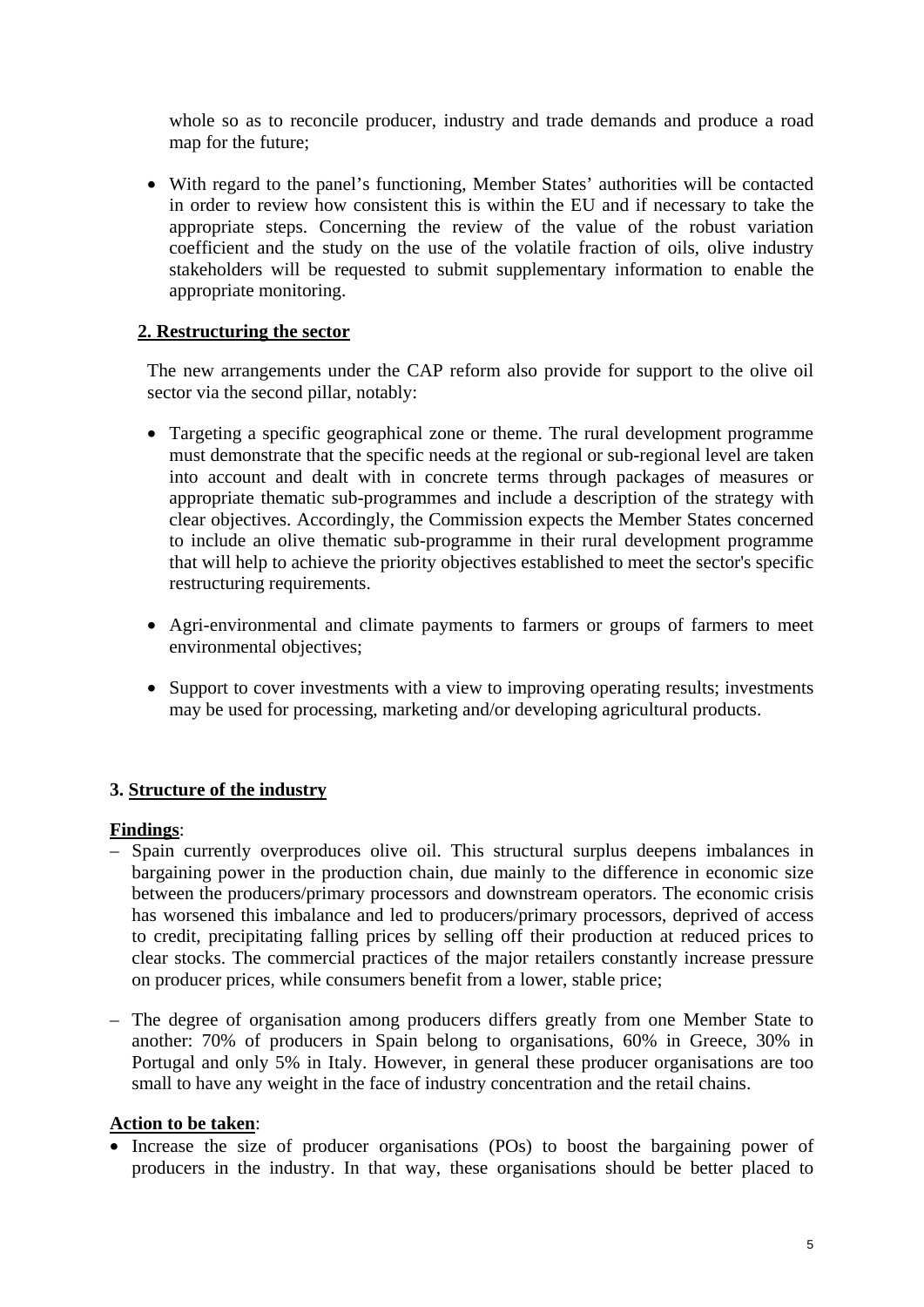coordinate the supply and marketing of their members' production. To this end, the current measures and those envisaged under the CAP reform should be implemented to strengthen the POs and encourage the creation of producer groups.

• Use the funding provided for in the second pillar to assist producer groups to adapt their production, ensure joint marketing of products on the market and develop marketing skills. As part of rural development there is also support for physical investment to add to the product's standing through processing, marketing (bottling and placing on the market) and quality control.

### **4. Promotion**

### **Findings**:

- Supply currently exceeds demand in the EU. However, demand remains strong worldwide. Olive oil has a positive image in terms of both nutrition and health. Consequently, it has a privileged position when it comes to promotional activities, with a high return on investment. There is still room for growth in consumption in non-producer countries in the EU and in exports.
- It is noted that the olive sector is a dynamic participant in the EU's promotion activities.

### **Action to be taken**:

Awareness and promotion campaigns on olive products must pursue different aims concurrently, such as enhancing product image, boosting consumption and winning new markets. The CAP provides for various promotional measures as part of the common market organisation and rural development. The EU's future promotional policy will be more attractive and effective. It will be open to a greater number of beneficiaries. Its key features will include:

- Extending the scope of awareness and promotion campaigns to new beneficiaries (producer organisations, producer groups, SMEs) beyond the professional associations. This could result in more and better quality promotional campaigns and measures;
- Inclusion of the country of origin in awareness and promotional campaigns. This extra information, while still secondary to the reference to EU origin, could be advantageous in certain markets. This is authorised for PDO/PGI, but could be extended;
- Designing promotional activities as part of a long-term strategy, which has proven to be more effective. It is very important to ensure the continuity of programmes over time;
- Better coherence and complementarity of CAP promotional measures and better synergy between programmes funded by the EU and IOC. Greater emphasis on broader dissemination of information and the schedule of events for promotional activities could increase their overall effectiveness.

These reforms should give the industry a more effective tool with which to develop promotional programmes in the most promising export markets (USA, Brazil, Canada, Australia and Japan), with a special focus on opening up new markets (China, Russia, India) and non-producer countries in the EU.